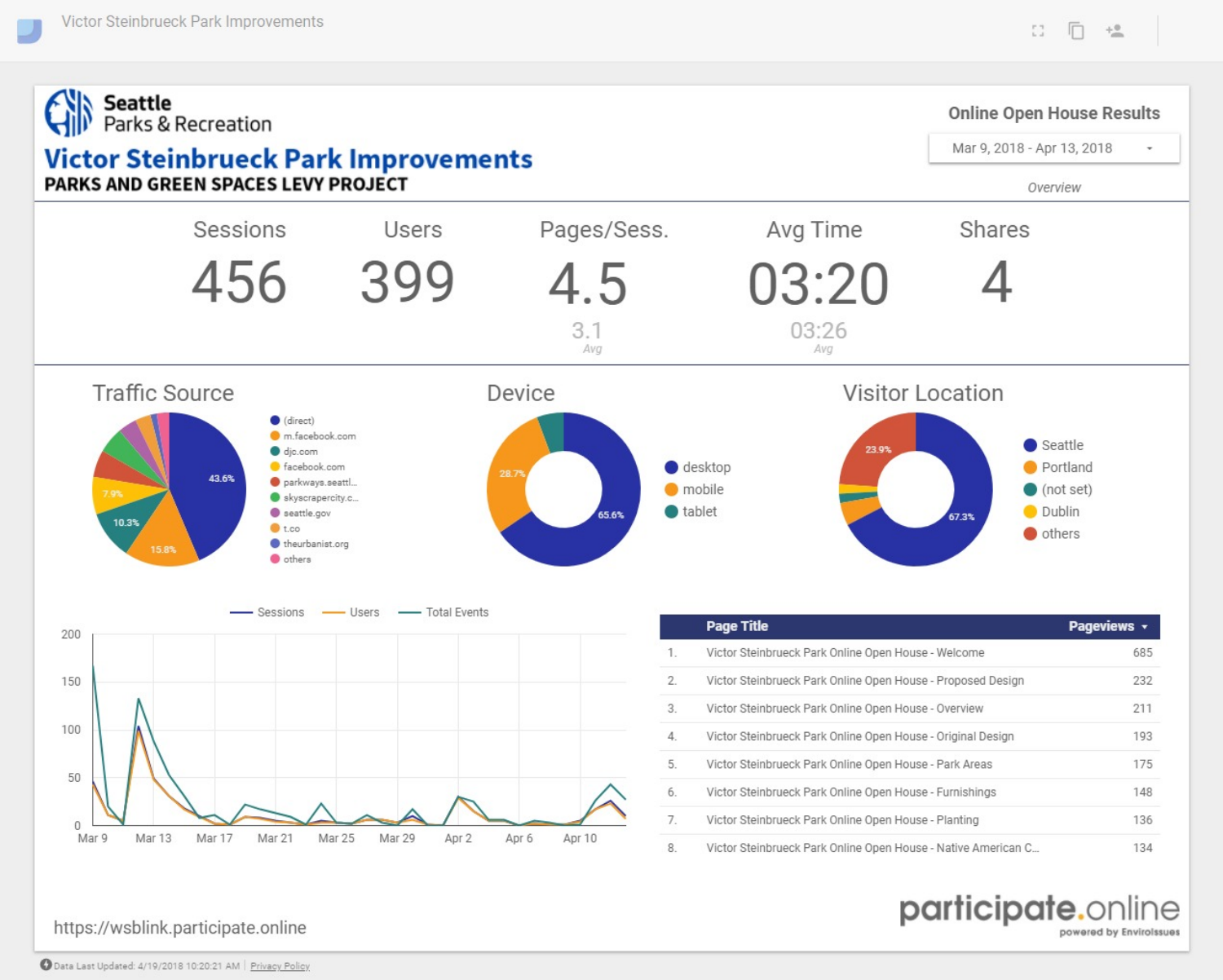## **Question 1**

| What is your relationship to the park? (check all that apply) | 206 total responses |     |
|---------------------------------------------------------------|---------------------|-----|
| I live near the park                                          | 65                  | 32% |
| I work near the park                                          | 78                  | 38% |
| I live and/or work in Seattle                                 | 106                 | 51% |
| I do not live and/or work in Seattle                          | 16                  | 8%  |
|                                                               |                     |     |
| <b>Question 2</b>                                             |                     |     |
| How often do you use the park? (check one)                    | 213 total responses |     |
| I frequently visit the park                                   | 60                  | 28% |
| I have never been to the park                                 | 5                   | 2%  |
| I occasionally visit the park                                 | 99                  | 46% |
| I rarely visit the park                                       | 49                  | 23% |

## **RAW DATA**

| I live near the park:What is your relationship to the park? (check I work near the park:WII live and/or work I do not live and/or w(How often do you use the park? (check one) |                                                 |                               |                                                 |
|--------------------------------------------------------------------------------------------------------------------------------------------------------------------------------|-------------------------------------------------|-------------------------------|-------------------------------------------------|
| I live near the park                                                                                                                                                           |                                                 |                               | I frequently visit the park                     |
|                                                                                                                                                                                | I work near the park                            |                               | I occasionally visit the park                   |
|                                                                                                                                                                                | I work near the park                            |                               | I occasionally visit the park                   |
| I live near the park                                                                                                                                                           |                                                 |                               | I frequently visit the park                     |
|                                                                                                                                                                                |                                                 | I live and/or work in Seattle | I occasionally visit the park                   |
| I live near the park                                                                                                                                                           | I work near the park                            |                               | I occasionally visit the park                   |
| I live near the park                                                                                                                                                           |                                                 | I live and/or work in Seattle | I rarely visit the park                         |
|                                                                                                                                                                                |                                                 |                               | I do not live and/or wo I rarely visit the park |
|                                                                                                                                                                                |                                                 |                               | I do not live and/or wo I rarely visit the park |
| I live near the park                                                                                                                                                           | I work near the park                            | I live and/or work in Seattle | I frequently visit the park                     |
|                                                                                                                                                                                | I do not live and/or wo I rarely visit the park |                               |                                                 |
| I live near the park                                                                                                                                                           |                                                 |                               | I occasionally visit the park                   |
| I live near the park                                                                                                                                                           | I work near the park                            | I live and/or work in Seattle | I frequently visit the park                     |
| I live near the park                                                                                                                                                           |                                                 |                               | I frequently visit the park                     |
| I live near the park                                                                                                                                                           |                                                 |                               | I frequently visit the park                     |
|                                                                                                                                                                                |                                                 |                               | I do not live and/or wo I rarely visit the park |
| I do not live and/or wo I rarely visit the park                                                                                                                                |                                                 |                               |                                                 |
| I do not live and/or wo I rarely visit the park                                                                                                                                |                                                 |                               |                                                 |
|                                                                                                                                                                                |                                                 |                               | I do not live and/or wo I rarely visit the park |
| I live near the park                                                                                                                                                           | I work near the park                            | I live and/or work in Seattle | I frequently visit the park                     |
| I live near the park                                                                                                                                                           |                                                 |                               | I occasionally visit the park                   |
|                                                                                                                                                                                |                                                 | I live and/or work in Seattle | I frequently visit the park                     |
| I live near the park                                                                                                                                                           |                                                 |                               | I frequently visit the park                     |
| I live near the park                                                                                                                                                           |                                                 |                               | I rarely visit the park                         |
| I live near the park                                                                                                                                                           |                                                 |                               | I frequently visit the park                     |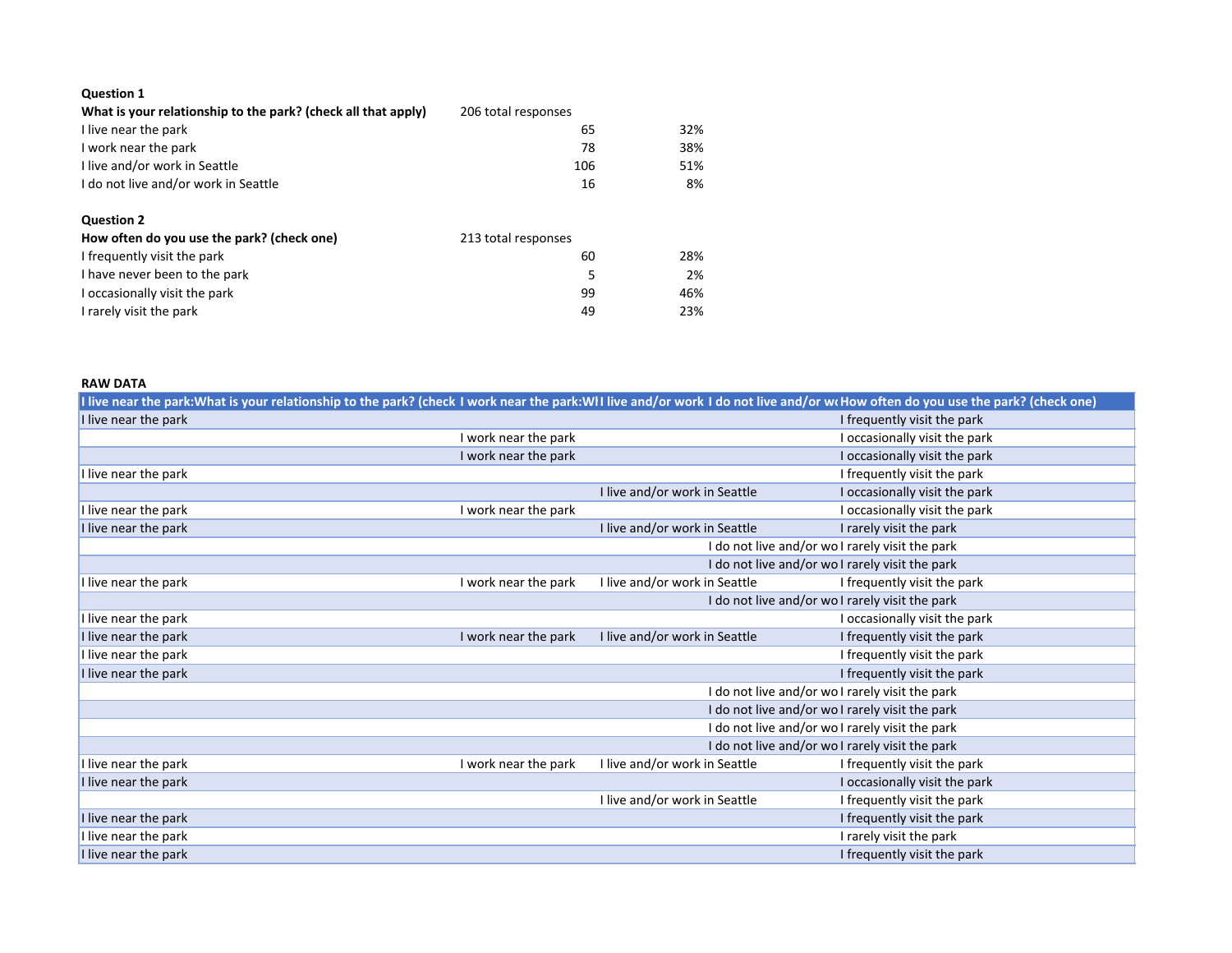| I live near the park |                      |                               | I occasionally visit the park |
|----------------------|----------------------|-------------------------------|-------------------------------|
| I live near the park |                      |                               | I occasionally visit the park |
|                      |                      | I live and/or work in Seattle | I occasionally visit the park |
|                      |                      | I live and/or work in Seattle | I occasionally visit the park |
|                      |                      | I live and/or work in Seattle | I rarely visit the park       |
|                      |                      | I live and/or work in Seattle | I occasionally visit the park |
|                      |                      | I live and/or work in Seattle | I occasionally visit the park |
|                      |                      | I live and/or work in Seattle | I occasionally visit the park |
|                      | I work near the park |                               | I frequently visit the park   |
| I live near the park | I work near the park | I live and/or work in Seattle | I frequently visit the park   |
| I live near the park | I work near the park |                               | I occasionally visit the park |
|                      |                      |                               |                               |
|                      |                      | I live and/or work in Seattle | I occasionally visit the park |
|                      |                      | I live and/or work in Seattle | I frequently visit the park   |
| I live near the park |                      | I live and/or work in Seattle | I occasionally visit the park |
| I live near the park | I work near the park | I live and/or work in Seattle | I occasionally visit the park |
|                      | I work near the park |                               | I occasionally visit the park |
|                      | I work near the park |                               | I occasionally visit the park |
| I live near the park | I work near the park |                               | I occasionally visit the park |
|                      | I work near the park |                               | I frequently visit the park   |
|                      |                      | I live and/or work in Seattle | I occasionally visit the park |
|                      | I work near the park | I live and/or work in Seattle | I frequently visit the park   |
|                      | I work near the park |                               | I occasionally visit the park |
|                      |                      | I live and/or work in Seattle | I occasionally visit the park |
| I live near the park | I work near the park | I live and/or work in Seattle | I frequently visit the park   |
|                      |                      | I live and/or work in Seattle | I occasionally visit the park |
|                      | I work near the park | I live and/or work in Seattle | I frequently visit the park   |
| I live near the park | I work near the park | I live and/or work in Seattle | I rarely visit the park       |
| I live near the park |                      | I live and/or work in Seattle | I occasionally visit the park |
|                      | I work near the park |                               | I occasionally visit the park |
|                      | I work near the park | I live and/or work in Seattle | I rarely visit the park       |
|                      |                      | I live and/or work in Seattle | I occasionally visit the park |
| I live near the park | I work near the park | I live and/or work in Seattle | I occasionally visit the park |
|                      |                      | I live and/or work in Seattle | I occasionally visit the park |
|                      |                      | I live and/or work in Seattle | I occasionally visit the park |
|                      |                      | I live and/or work in Seattle | I occasionally visit the park |
|                      |                      | I live and/or work in Seattle | I frequently visit the park   |
|                      |                      | I live and/or work in Seattle | I rarely visit the park       |
|                      | I work near the park |                               | I frequently visit the park   |
|                      |                      | I live and/or work in Seattle | I rarely visit the park       |
|                      |                      | I live and/or work in Seattle | I rarely visit the park       |
| I live near the park |                      |                               | I occasionally visit the park |
| I live near the park |                      | I live and/or work in Seattle | I occasionally visit the park |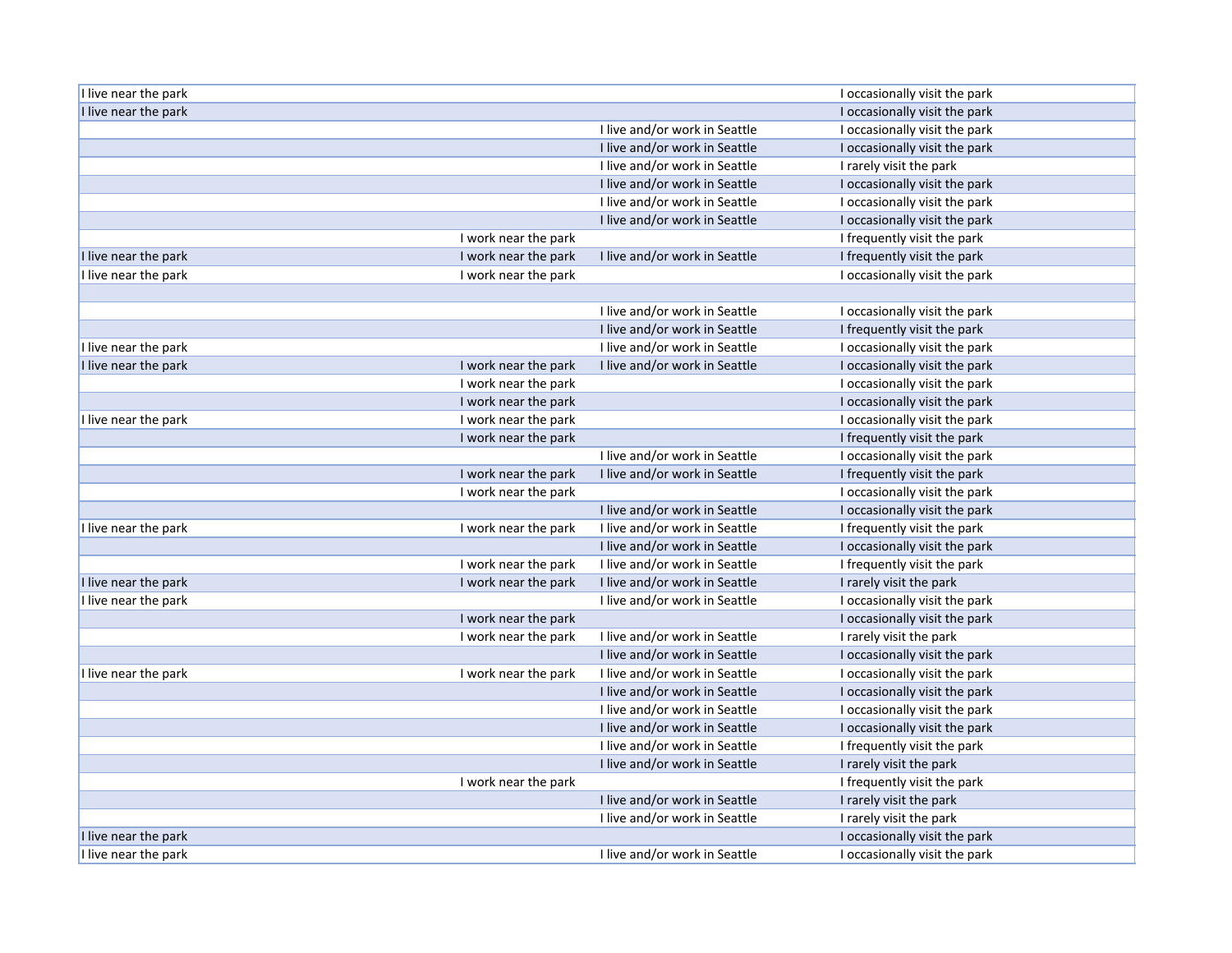|                                              | I live and/or work in Seattle | I rarely visit the park                                                   |
|----------------------------------------------|-------------------------------|---------------------------------------------------------------------------|
| I live near the park                         | I live and/or work in Seattle | I frequently visit the park                                               |
| I live near the park                         |                               | I frequently visit the park                                               |
|                                              | I live and/or work in Seattle | I rarely visit the park                                                   |
|                                              | I live and/or work in Seattle | I have never been to the park                                             |
| I live near the park                         |                               | I rarely visit the park                                                   |
|                                              |                               | I live and/or work iI do not live and/or wo I occasionally visit the park |
|                                              | I live and/or work in Seattle | I occasionally visit the park                                             |
|                                              | I live and/or work in Seattle | I frequently visit the park                                               |
|                                              | I live and/or work in Seattle | I occasionally visit the park                                             |
| I work near the park                         |                               | I frequently visit the park                                               |
|                                              | I live and/or work in Seattle | I rarely visit the park                                                   |
|                                              | I live and/or work in Seattle | I occasionally visit the park                                             |
|                                              |                               | I do not live and/or wo I rarely visit the park                           |
| I work near the park                         |                               | I rarely visit the park                                                   |
|                                              | I live and/or work in Seattle | I rarely visit the park                                                   |
| I work near the park                         |                               | I occasionally visit the park                                             |
| I work near the park                         | I live and/or work in Seattle | I frequently visit the park                                               |
|                                              | I live and/or work in Seattle | I rarely visit the park                                                   |
| I live near the park                         |                               | I occasionally visit the park                                             |
|                                              | I live and/or work in Seattle | I occasionally visit the park                                             |
| I work near the park                         |                               | I occasionally visit the park                                             |
| I live near the park                         |                               | I rarely visit the park                                                   |
| I work near the park                         |                               | I occasionally visit the park                                             |
| I work near the park                         |                               | I occasionally visit the park                                             |
|                                              | I live and/or work in Seattle | I occasionally visit the park                                             |
|                                              | I live and/or work in Seattle | I rarely visit the park                                                   |
|                                              | I live and/or work in Seattle | I occasionally visit the park                                             |
|                                              | I live and/or work in Seattle | I occasionally visit the park                                             |
|                                              | I live and/or work in Seattle | I occasionally visit the park                                             |
|                                              | I live and/or work in Seattle | I occasionally visit the park                                             |
|                                              | I live and/or work in Seattle | I occasionally visit the park                                             |
| I work near the park<br>I live near the park |                               | I frequently visit the park                                               |
| I work near the park                         | I live and/or work in Seattle | I frequently visit the park                                               |
|                                              | I live and/or work in Seattle | I occasionally visit the park                                             |
| I work near the park                         |                               | I frequently visit the park                                               |
| I work near the park<br>I live near the park |                               | I frequently visit the park                                               |
|                                              | I live and/or work in Seattle | I occasionally visit the park                                             |
|                                              | I live and/or work in Seattle | I occasionally visit the park                                             |
| I live near the park                         |                               | I rarely visit the park                                                   |
| I work near the park                         |                               | I occasionally visit the park                                             |
| I work near the park<br>I live near the park |                               | I rarely visit the park                                                   |
| I work near the park                         |                               | I frequently visit the park                                               |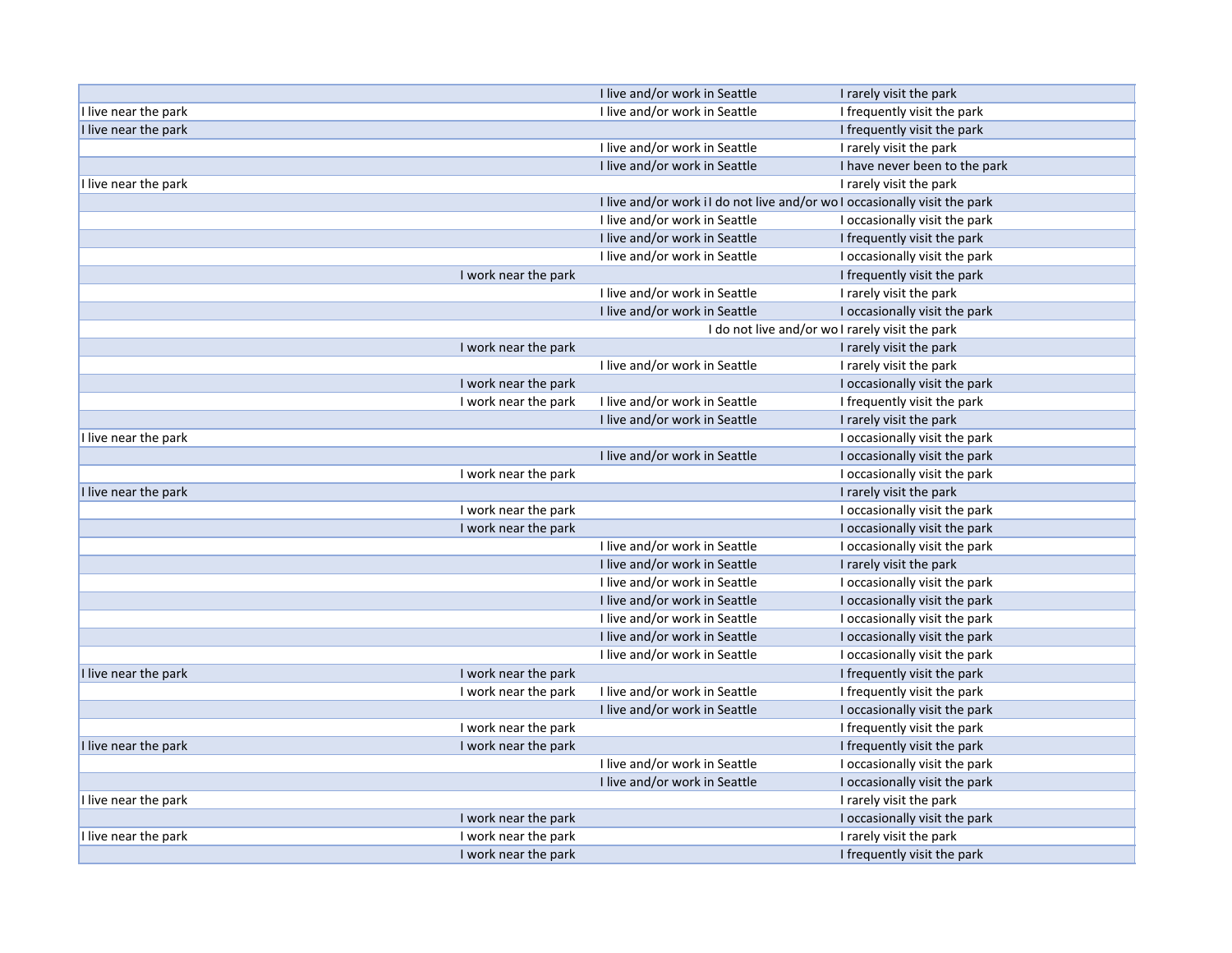| I live near the park | I work near the park | I live and/or work in Seattle                   | I frequently visit the park                           |
|----------------------|----------------------|-------------------------------------------------|-------------------------------------------------------|
| I live near the park |                      |                                                 | I rarely visit the park                               |
|                      |                      |                                                 | I do not live and/or wo I occasionally visit the park |
|                      |                      | I live and/or work in Seattle                   | I occasionally visit the park                         |
| I live near the park |                      |                                                 | I frequently visit the park                           |
|                      | I work near the park |                                                 | I frequently visit the park                           |
| I live near the park |                      |                                                 | I occasionally visit the park                         |
|                      |                      | I live and/or work in Seattle                   | I occasionally visit the park                         |
|                      |                      | I live and/or work in Seattle                   | I rarely visit the park                               |
|                      |                      | I live and/or work in Seattle                   | I occasionally visit the park                         |
|                      |                      | I live and/or work in Seattle                   | I occasionally visit the park                         |
|                      |                      |                                                 | I do not live and/or wo I frequently visit the park   |
|                      |                      | I live and/or work in Seattle                   | I occasionally visit the park                         |
| I live near the park |                      |                                                 | I frequently visit the park                           |
|                      | I work near the park |                                                 | I frequently visit the park                           |
|                      | I work near the park |                                                 | I rarely visit the park                               |
| I live near the park | I work near the park | I live and/or work in Seattle                   | I rarely visit the park                               |
|                      | I work near the park | I live and/or work in Seattle                   | I occasionally visit the park                         |
|                      | I work near the park | I live and/or work in Seattle                   | I frequently visit the park                           |
|                      |                      | I live and/or work in Seattle                   | I occasionally visit the park                         |
|                      |                      | I live and/or work in Seattle                   | I rarely visit the park                               |
|                      |                      | I live and/or work in Seattle                   | I occasionally visit the park                         |
|                      | I work near the park | I live and/or work in Seattle                   | I occasionally visit the park                         |
|                      |                      | I live and/or work in Seattle                   | I occasionally visit the park                         |
|                      | I work near the park | I live and/or work in Seattle                   | I occasionally visit the park                         |
| I live near the park |                      |                                                 | I frequently visit the park                           |
| I live near the park | I work near the park | I live and/or work in Seattle                   | I occasionally visit the park                         |
| I live near the park |                      |                                                 | I frequently visit the park                           |
| I live near the park |                      |                                                 | I occasionally visit the park                         |
|                      |                      |                                                 | I do not live and/or wo I occasionally visit the park |
|                      | I work near the park | I live and/or work in Seattle                   | I occasionally visit the park                         |
|                      | I work near the park |                                                 | I frequently visit the park                           |
|                      | I work near the park |                                                 | I occasionally visit the park                         |
|                      |                      | I do not live and/or wo I rarely visit the park |                                                       |
| I live near the park | I work near the park |                                                 | I occasionally visit the park                         |
|                      |                      | I live and/or work in Seattle                   | I frequently visit the park                           |
|                      |                      | I live and/or work in Seattle                   | I occasionally visit the park                         |
|                      | I work near the park |                                                 | I frequently visit the park                           |
|                      |                      | I live and/or work in Seattle                   | I occasionally visit the park                         |
|                      | I work near the park |                                                 | I occasionally visit the park                         |
|                      | I work near the park |                                                 | I occasionally visit the park                         |
|                      |                      | I live and/or work in Seattle                   | I occasionally visit the park                         |
|                      | I work near the park |                                                 | I rarely visit the park                               |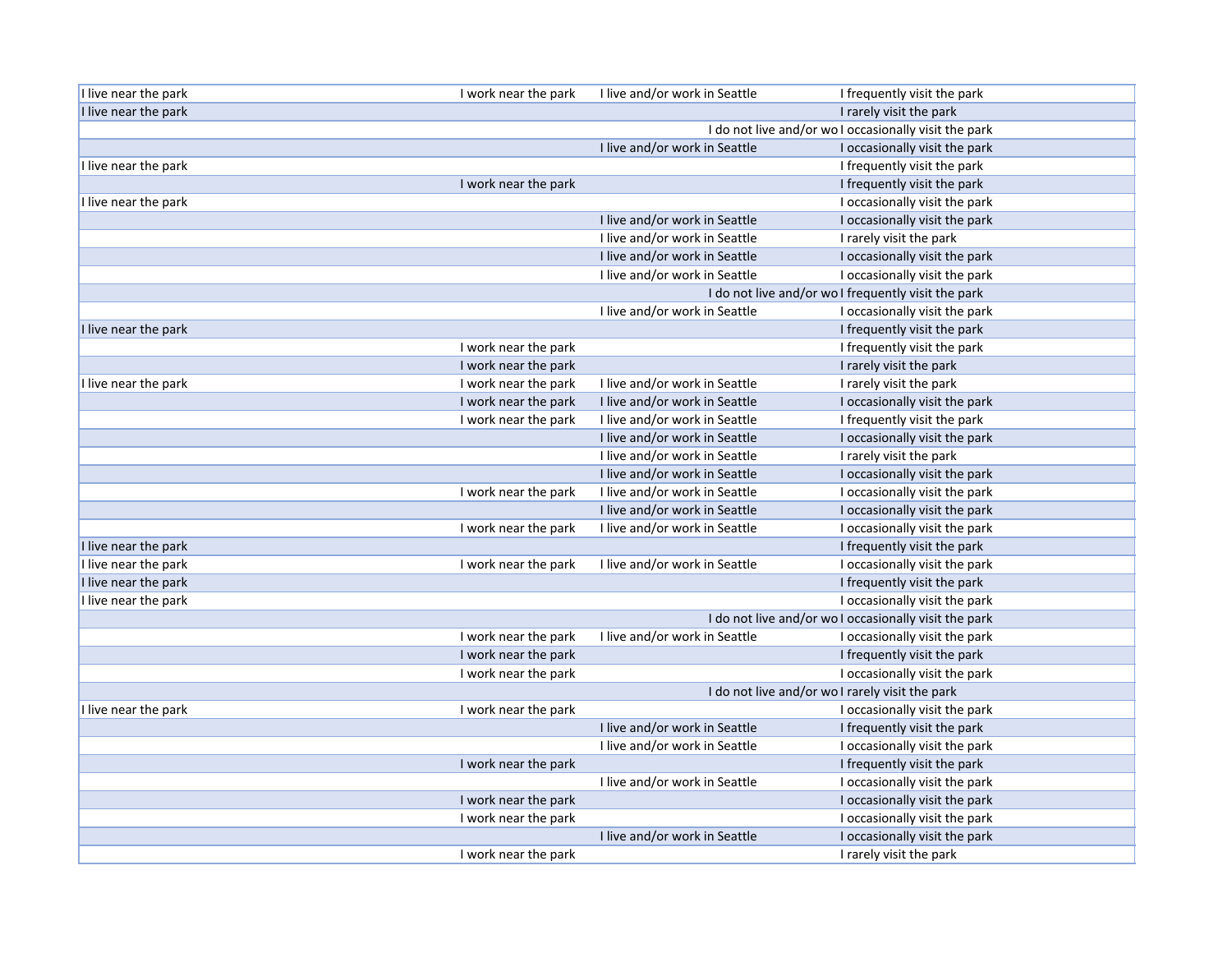|                      |                      | I live and/or work in Seattle                   | I occasionally visit the park                         |
|----------------------|----------------------|-------------------------------------------------|-------------------------------------------------------|
| I live near the park |                      |                                                 | I frequently visit the park                           |
| I live near the park |                      | I live and/or work in Seattle                   | I rarely visit the park                               |
|                      |                      | I live and/or work in Seattle                   | I occasionally visit the park                         |
| I live near the park | I work near the park |                                                 | I rarely visit the park                               |
| I live near the park | I work near the park |                                                 | I occasionally visit the park                         |
|                      |                      | I do not live and/or wo I rarely visit the park |                                                       |
|                      |                      | I live and/or work in Seattle                   | I rarely visit the park                               |
| I live near the park |                      | I live and/or work in Seattle                   | I frequently visit the park                           |
|                      |                      | I live and/or work in Seattle                   | I frequently visit the park                           |
|                      | I work near the park |                                                 | I rarely visit the park                               |
|                      | I work near the park |                                                 | I frequently visit the park                           |
|                      |                      | I live and/or work in Seattle                   | I rarely visit the park                               |
|                      | I work near the park |                                                 | I occasionally visit the park                         |
|                      |                      | I live and/or work in Seattle                   | I occasionally visit the park                         |
|                      |                      | I live and/or work in Seattle                   | I rarely visit the park                               |
|                      |                      | I live and/or work in Seattle                   | I have never been to the park                         |
|                      |                      | I live and/or work in Seattle                   | I rarely visit the park                               |
| I live near the park |                      |                                                 | I rarely visit the park                               |
|                      |                      | I live and/or work in Seattle                   | I occasionally visit the park                         |
| I live near the park | I work near the park | I live and/or work in Seattle                   | I frequently visit the park                           |
|                      |                      | I live and/or work in Seattle                   | I have never been to the park                         |
|                      |                      | I live and/or work in Seattle                   | I occasionally visit the park                         |
|                      |                      | I live and/or work in Seattle                   | I occasionally visit the park                         |
| I live near the park |                      | I live and/or work in Seattle                   | I occasionally visit the park                         |
| I live near the park |                      |                                                 | I occasionally visit the park                         |
| I live near the park |                      |                                                 | I occasionally visit the park                         |
|                      | I work near the park |                                                 | I occasionally visit the park                         |
|                      | I work near the park |                                                 | I occasionally visit the park                         |
| I live near the park |                      |                                                 | I occasionally visit the park                         |
|                      |                      | I live and/or work in Seattle                   | I rarely visit the park                               |
|                      |                      | I live and/or work in Seattle                   | I occasionally visit the park                         |
| I live near the park |                      |                                                 | I frequently visit the park                           |
|                      |                      |                                                 | I do not live and/or wo I have never been to the park |
|                      |                      |                                                 | I do not live and/or wo I have never been to the park |
|                      |                      | I live and/or work in Seattle                   | I frequently visit the park                           |
| I live near the park |                      |                                                 | I frequently visit the park                           |
| I live near the park |                      |                                                 | I frequently visit the park                           |
|                      |                      | I live and/or work in Seattle                   | I rarely visit the park                               |
|                      | I work near the park |                                                 | I frequently visit the park                           |
|                      | I work near the park |                                                 | I rarely visit the park                               |
|                      | I work near the park |                                                 | I occasionally visit the park                         |
|                      | I work near the park |                                                 | I frequently visit the park                           |